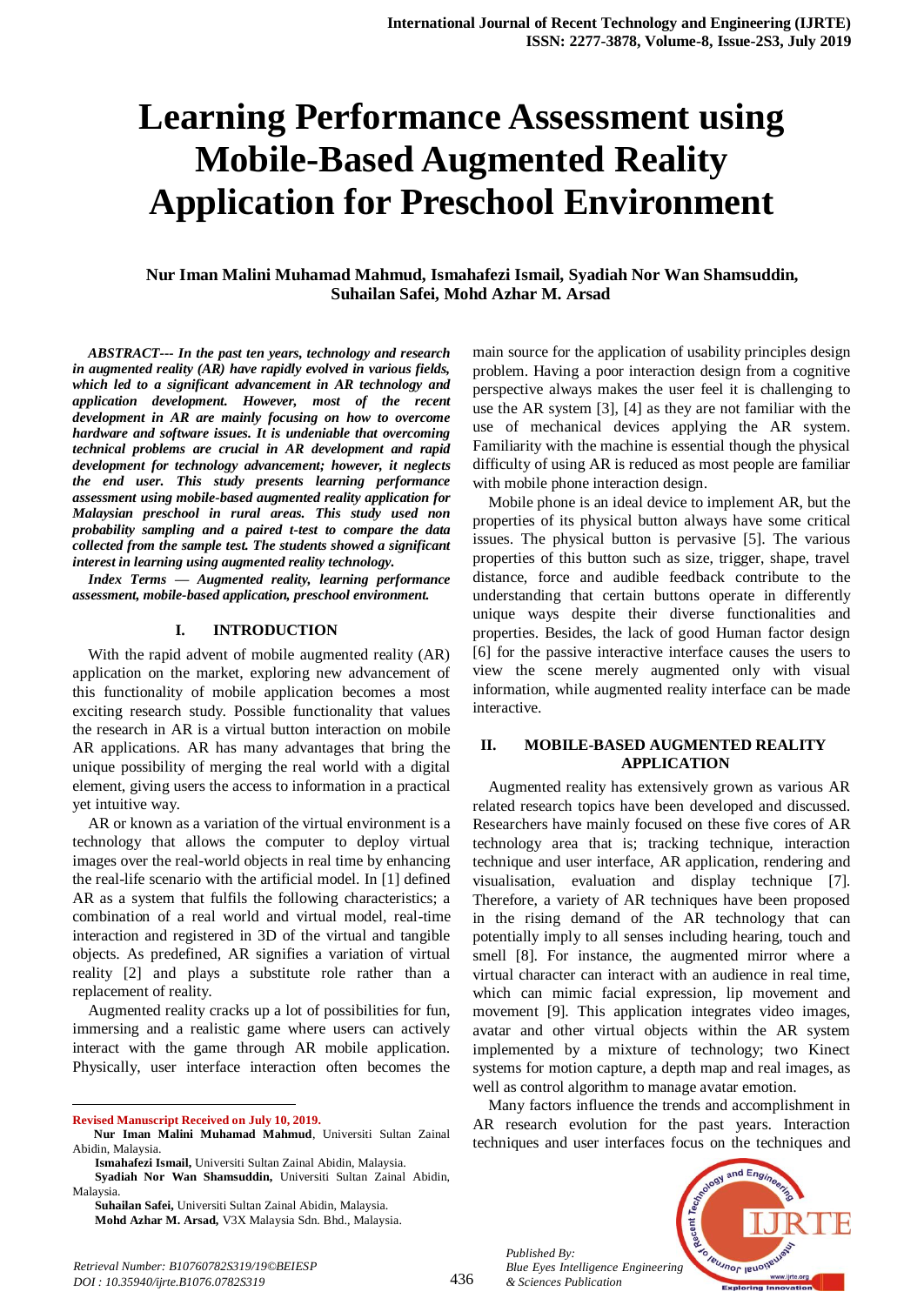# **LEARNING PERFORMANCE ASSESSMENT USING MOBILE-BASED AUGMENTED REALITY APPLICATION FOR PRESCHOOL ENVIRONMENT**

interfaces for interacting with virtual content as AR is one of the ways of mixing the real and virtual world by connecting a video camera to a mobile phone and rendering virtual model on top of the video feeds [10]. Then, the users can view the real world with added computer graphic and audio from the phone screen.

One of the challenges in AR applications is how user interface interaction attracts the users to immerse in AR mobile application. There are some suggestions of approach and solution to this problem. One of the most suitable approaches is to use button [11]. The popular game or application that brought AR mobile application into the crowd is Pokémon GO and Dulux Visualiser MY. In both cases, the users have to use the on-screen button to interact with the application. Pokémon GO is an adventure mobile game application played by catching the Pokémon in a real surrounded with the superimposed virtual objects into the users' environment.

The MagicBook [12] uses a completely different approach. This technology consists of handheld augmented reality display (HHD), a computer graphic workstation and a physical book. MagicBook allows the users to experience the full reality-virtually continuum by moving seamlessly from AR to virtual reality. MagicBook is only an early attempt at a transitional interface for viewing spatial data set; it supports the collaboration of multiple levels. There are many improvements that need to be done, especially in the interface's interaction with the users.

A handheld device especially the mobile phone has become a phenomenon, thus proving that a handheld device is very suitable interaction medium in AR application. A study on interaction techniques using the handheld device as a user input device to a large display environment proposed three intuitive interactions namely motion-flow based approach, marker-object approach and marker-cursor approach [13]. Each interaction method can be applied to many applications creatively by combining it with various capabilities of a handheld device such as vibration feedback, simple gesture recognition and GPS. The outcome of this study is still ambiguous as the formal usability analysis is on-going.

Mobile phone-based augmented reality application enables the users to view the complex model using their phone. In 14] explored how AR technology can be deployed to provide assistance with real-world intuitively by assemble, repair and training task. The system was implemented by the client-server architecture using a thin client on a mobile phone connected to a remote PC server. Noticeably, image captured from the phone was delayed for a few seconds, disturbed the system performance. However, most pilot study users mostly agreed that the AR interface is really helpful in helping them completing a real-world assembly task.

User interface plays a key role in the AR application for the users to really enjoy playing games. User interface issue in mobile based AR games [15] with high tangibility of device and its button interface makes an interesting comparison in manipulation technique. The study pointed out a variety of methods for rotation and translation of virtual object with the aim to develop input techniques using one hand that rely on a joypad and keypad input only. The

result from the study identified many advantages of implementing tangible interface metaphor for virtual object rotation. However, the speed and accuracy affected the system performance as it provided a full six degrees of freedom input making the system to need a more precise input that must correctly align with the models.

An integrated camera commonly found in the mobile phone can be used for a new type of interface in the mobile AR game. In [16] developed and compared three human interfaces appropriate for a mobile phone game application. However, there were many constraints using mobile phones such as consideration of screen resolution, memory restriction, processor constraint and download option. The study then developed a mobile AR game where the users have to control the movement of the ball through a physical maze by tilting the maze by hand. The result acquired from the study showed a particular slow response time for the game and did not match the performance and dynamic of the traditional types of game. From the three proposed interfaces, the best selection was the tilt interface as it maintained the users' interest by providing suitable challenges during the game process.

# **III. EXPERIMENTAL SETUP**

The participants in this study were preschool students and teachers in primary school in Johor, Malaysia. Data was collected from the five teachers and 15 preschool students, nine females and six males in Sekolah Kebangsaan Seri Kampung Renggam. The school is located in rural area and listed as low enrolment schools classified by the Ministry of Education Malaysia with only 92 enrolments from whole school based on Student Management Module (APDM) on January 2019. Table 1 presents the demographic information on the population from which the sample subjects were analysed for this study.

The sample group was identified through convenience sampling (willingness to participate). This technique is a non-probability sampling that is fast, inexpensive and easy to employ as the subject group is readily available and accessible. Before starting the AR mobile application testing, the students were tested to determine their level of writing and reading skill to develop an AR mobile application that suits the preschool student syllabus and level of cognitive learning style.

The students were asked to read and write basic words and alphabets individually. Then, the students were introduced to AR mobile-based application and received training on how to deploy the application as all the participants were freshman and the first-time users of AR technology. After all learning activities were finished, all participants took a post-test; the test questions were similar to those used to assess students' level in writing and reading basic word and alphabet. Finally, the students filled out learning satisfaction questionnaire with the help of teacher and researcher.



*Published By:*

*& Sciences Publication*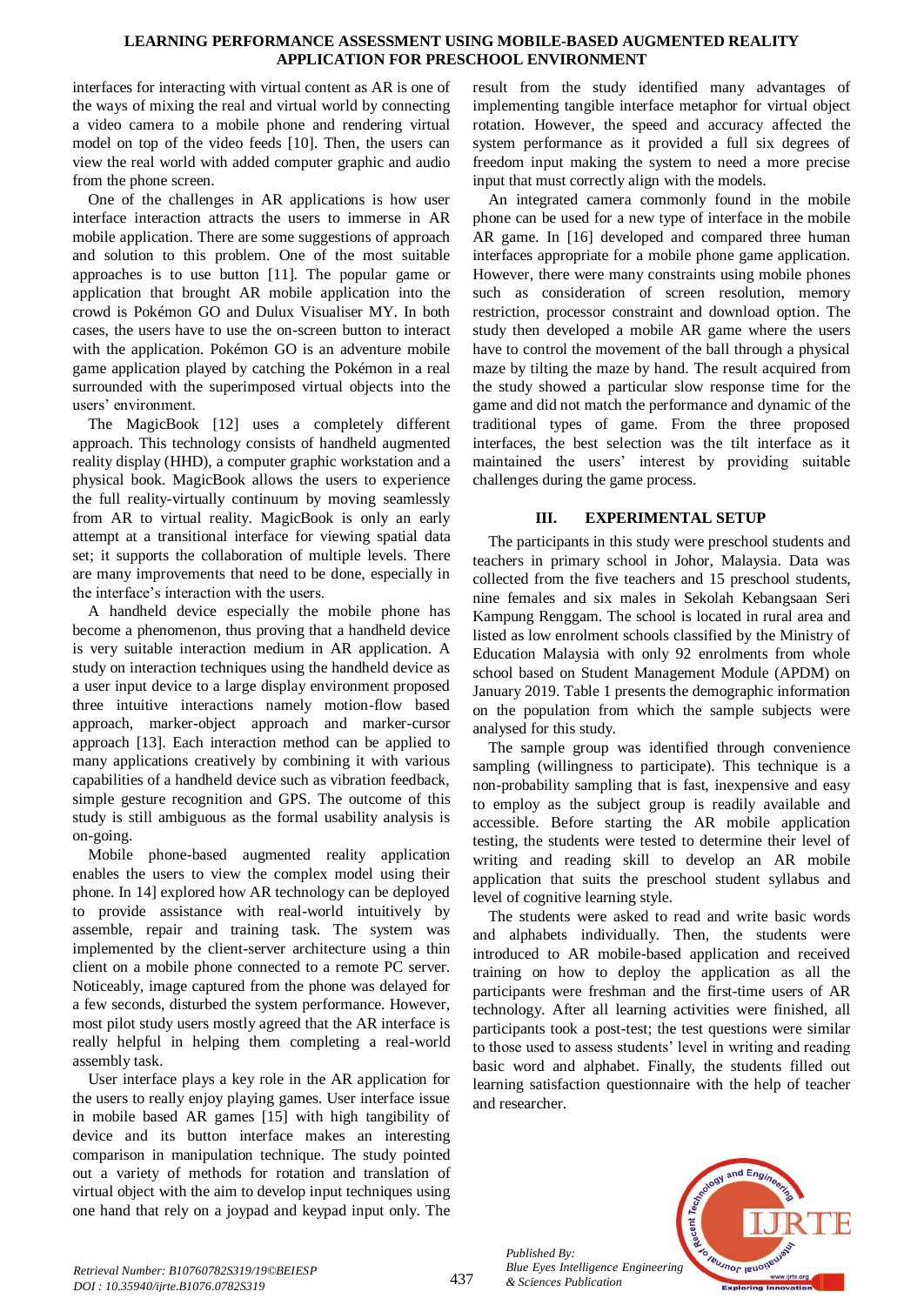| School Name        | Gender |  | Age          |     | Total |
|--------------------|--------|--|--------------|-----|-------|
|                    |        |  | $5 \sqrt{6}$ | V/O |       |
| Sekolah Kebangsaan |        |  |              |     | 15    |
| Seri Kampung       |        |  |              |     |       |
| Renggam (SKSKR)    |        |  |              |     |       |

#### **Table 1: Demographic information of school site**

L (Male), P (Female)

## **IV. LEARNING PERFORMANCE ASSESSMENT & RESULTS**

The data sources consist of formal and informal interviews, direct observation, site document, document analysis and questionnaire. This study conducted a direct observation in the classroom to identify student interaction throughout school time, teacher-student interaction and teaching techniques used in the English classroom. Interviews were conducted with: (1) 4 participating teacher, and (2) group of preschool students. Both interviews were structured based on a set of questionnaires generated from the research questions and objectives. All interviews were voice recorded while taking notes on the responses given during the interview process. The observation was conducted using observational protocol corresponding to the research questions and conceptual framework. Observation notes, field note, and voice data were compiled for withincase data analysis and cross-case analysis.

A paired t-test was used to compare the data collected from the sample test. Results of the pre-test and post-test are shown below, which comprised the data collected with the n=15 students.

| Person         | Pre-Test Score | Post-Test Score | Difference       |
|----------------|----------------|-----------------|------------------|
| 1              | 5              | 7               | $+2$             |
| $\overline{c}$ | 6              | 6               | 0                |
| 3              | 3              | 5               | $+2$             |
| 4              | 8              | 9               | $+1$             |
| 5              | 10             | 12              | $+2$             |
| 6              | 12             | 11              | $-1$             |
| 7              | 9              | 12              | $+4$             |
| 8              | 5              | 7               | $+2$             |
| 9              | 7              | 7               | $\boldsymbol{0}$ |
| 10             | 4              | 5               | $+1$             |
| 11             | 8              | 9               | $+1$             |
| 12             | 5              | 7               | $+2$             |
| 13             | $\overline{2}$ | 3               | $+1$             |
| 14             | 4              | 5               | $+1$             |
| 15             | 3              | 3               | 0                |
| Total          | 91             | 108             |                  |

**Table 1: Results of the pre-test and post-test**

The mean and standard deviation of the different calculation are shown in Table 3.

**Table 3: Results of the learning performance based on paired t-test**

| Group    | Pre-Test | Post-Test |
|----------|----------|-----------|
| Mean     | 6 O.     | $-20-$    |
| Variance | 8 21     | 8.46      |
|          |          |           |

| <b>SEM</b>             | 0.74   | 0.75 |  |
|------------------------|--------|------|--|
|                        | 15     | 15   |  |
|                        | 4.1405 |      |  |
| degree of freedom      | 14     |      |  |
| <b>Critical Value</b>  | 4.14   |      |  |
| $P(t \leq t$ two tail) | 0.001  |      |  |

The two-tailed P value was equal to 0.0010; by conventional criteria, this difference is considered extremely statically significant. Confidence interval: the mean of pretest minus post-test equals to -1.1333 and 95% confidence intervals of this difference start from  $-1.72$  to  $-0.55$ . The intermediate value used in the calculation, t equal to 4.1405 and d.o.f equal to 14. The absolute value of the calculated t exceeded the critical value (4.1405>4.14), which was significantly different. In another word, the learning mode generated good learning performance.

# **V. CONCLUSION**

The AR mobile-based application has showed an instant effect as there was a slight enhancement in student mastery in simple word and alphabet. Besides, AR mobile-based application helped the teacher in teaching simple English words in interactively fun ways compared to the conventional learning technique. The teacher said that having changes once a while is a good thing to as long as it is beneficial for the students' learning. For the other sides, the students can broaden the usage of mobile phone from social media and games to learning in interactive and positive ways. Moreover, there was a slight enhancement in student proficiency in English words and alphabets proven from the test conducted before and after interaction with the AR application. Augmented reality technology enhanced student concentration in learning as they are explorative and energetic after using the application.

This AR mobile-based application provides an appropriate way for the teacher to teach preschool students in the rural area. The existence of this study can help the students to use the mobile phone in a beneficial way of encouraging the learning process. Hopefully, this application can help to spark the researchers in intrigue their attention towards extended and enhancement usage of a virtual button in the virtual environment.

There a little suggestion that can be made to upgrade the mobile phone application to be more efficient and interactive in the future. Some suggestions that need to be considered are:

- i. Implementing mobile AR games in shared spaces.
- ii. Adding more functionality on the system in terms of auditory, sensory and visual.
- iii. Experimental setup can be broadened to learn more complicated words and many subjects including Mathematics and Science.

# **ACKNOWLEDGMENT**

The research paper supported by University Sultan Zainal

Abidin (UniSZA) using SRGS Research Grant Fund, project

*Published By:*

*& Sciences Publication*